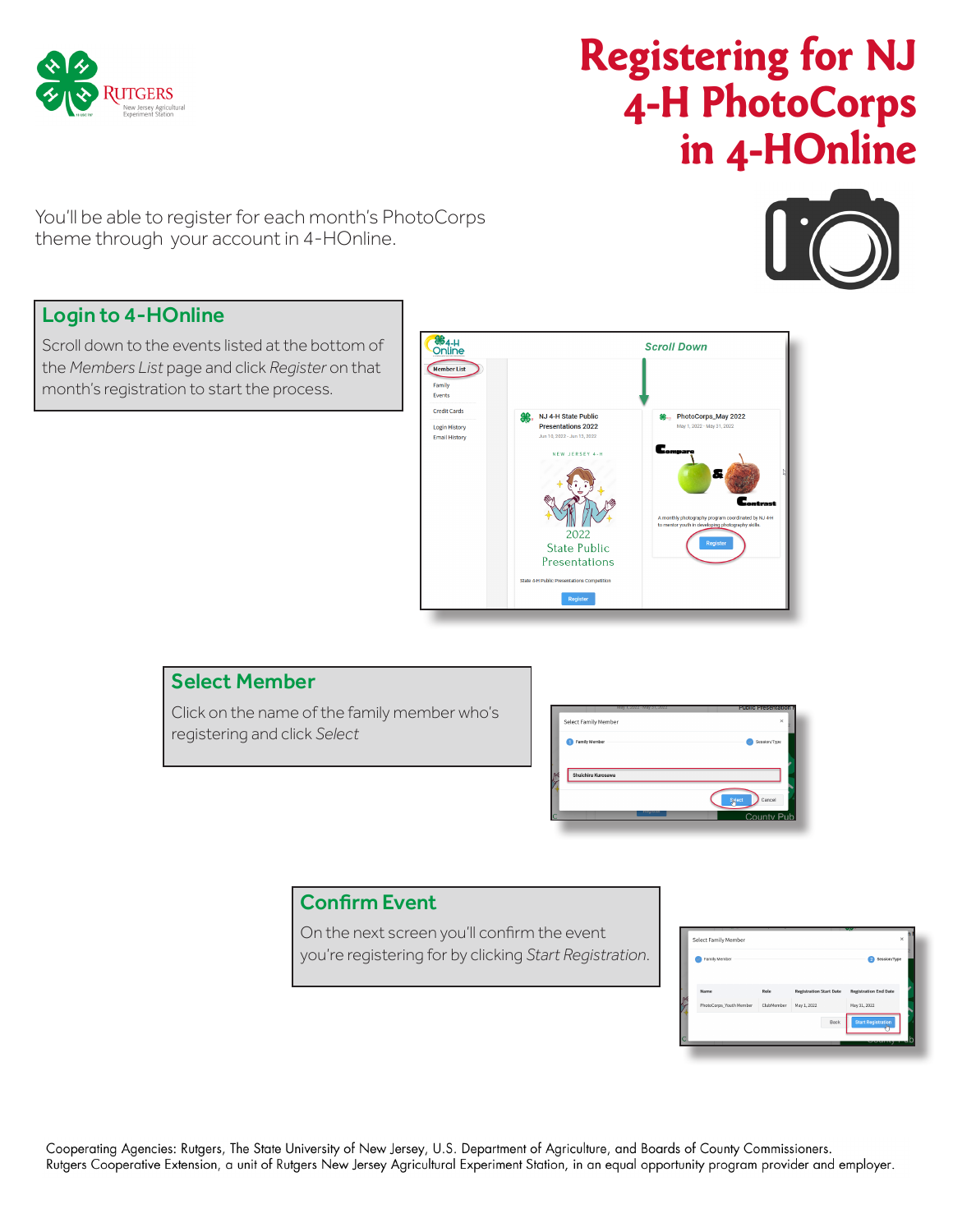| ry                                                                                                                                                                                                                                                    |                                           | Next, you'll ansy                                       |
|-------------------------------------------------------------------------------------------------------------------------------------------------------------------------------------------------------------------------------------------------------|-------------------------------------------|---------------------------------------------------------|
| <b>Photo Submission Questions</b>                                                                                                                                                                                                                     | Shuichiru Kurosawa<br>PhotoCorps_May 2022 | submitting.                                             |
| <b>Questions</b>                                                                                                                                                                                                                                      | Consents                                  | Remember, this<br>month's theme.                        |
| May 2022: Compare and Contrast                                                                                                                                                                                                                        |                                           |                                                         |
| As a photographer, what images do you see that show similarities and differences? These images could<br>be of people, places, designs, and more! Through your photographs, inspire your viewers to appreciate the<br>diversity in our everyday world! |                                           |                                                         |
| When was your photo taken?                                                                                                                                                                                                                            |                                           |                                                         |
| Choose a date                                                                                                                                                                                                                                         | ö                                         |                                                         |
| Where was your photo taken?<br>Please include City and State<br><b>Files</b>                                                                                                                                                                          |                                           | <b>Upload Pho</b><br>At the bottom                      |
| <b>Photo Upload</b><br><b>B</b> Overwrite<br>Download                                                                                                                                                                                                 |                                           | photo (jpeg for<br>to your photo fi<br>the file's name. |
| Once photo is uploaded                                                                                                                                                                                                                                |                                           | Depending on y<br>photo file, this r                    |
|                                                                                                                                                                                                                                                       |                                           | When your pho                                           |
|                                                                                                                                                                                                                                                       |                                           |                                                         |
|                                                                                                                                                                                                                                                       | <b>Sign Consent</b>                       |                                                         |
|                                                                                                                                                                                                                                                       | Soloot Vocand sign vous name on the       |                                                         |

nd Communication Policy Rubges University routinesy process around manufacture and inspirate variance variance<br>Various media, including but not limited to newsletters, newspapers, brochures, and display<br>Program is photos, ins will be ommunications will be<br>ons will occur with yout

#### Submit Registration

On the last page, click the *Finish* to submit your registration.

*That's it, you're done!*

Each month you can register to submit a photo for a new PhotoCorps theme!

| Questions                | Consents                |                | 3 Confirm |
|--------------------------|-------------------------|----------------|-----------|
| <b>Summary</b>           |                         | <b>Invoice</b> | 買         |
| <b>Details</b>           |                         | <b>Total:</b>  | \$0.00    |
| <b>Event Name</b>        | PhotoCorps_May 2022     |                |           |
| <b>Event Start Date</b>  | 5/1/2022                |                |           |
| <b>Event End Date</b>    | 5/31/2022               |                |           |
| <b>Registration Type</b> | PhotoCorps_Youth Member |                |           |
|                          |                         |                |           |

Cooperating Agencies: Rutgers, The State University of New Jersey, U.S. Department of Agriculture, and Boards of County Commissioners. Rutgers Cooperative Extension, a unit of Rutgers New Jersey Agricultural Experiment Station, in an equal opportunity program provider and employer.

# **Questions**

iswer 13 questions about the photo you're

is should be a current photo taken for the

#### oto

n of the page is where you'll upload your prmat). Click the *Upload* button and navigate file. (Important: Please include your name in e.)

I your internet speed and the size of your may take some time.

noto has uploaded, click Next.

elect *Yes* and sign your name on the *Virtual Programming—Media and Communication Policy* 

Click *Next* when done.